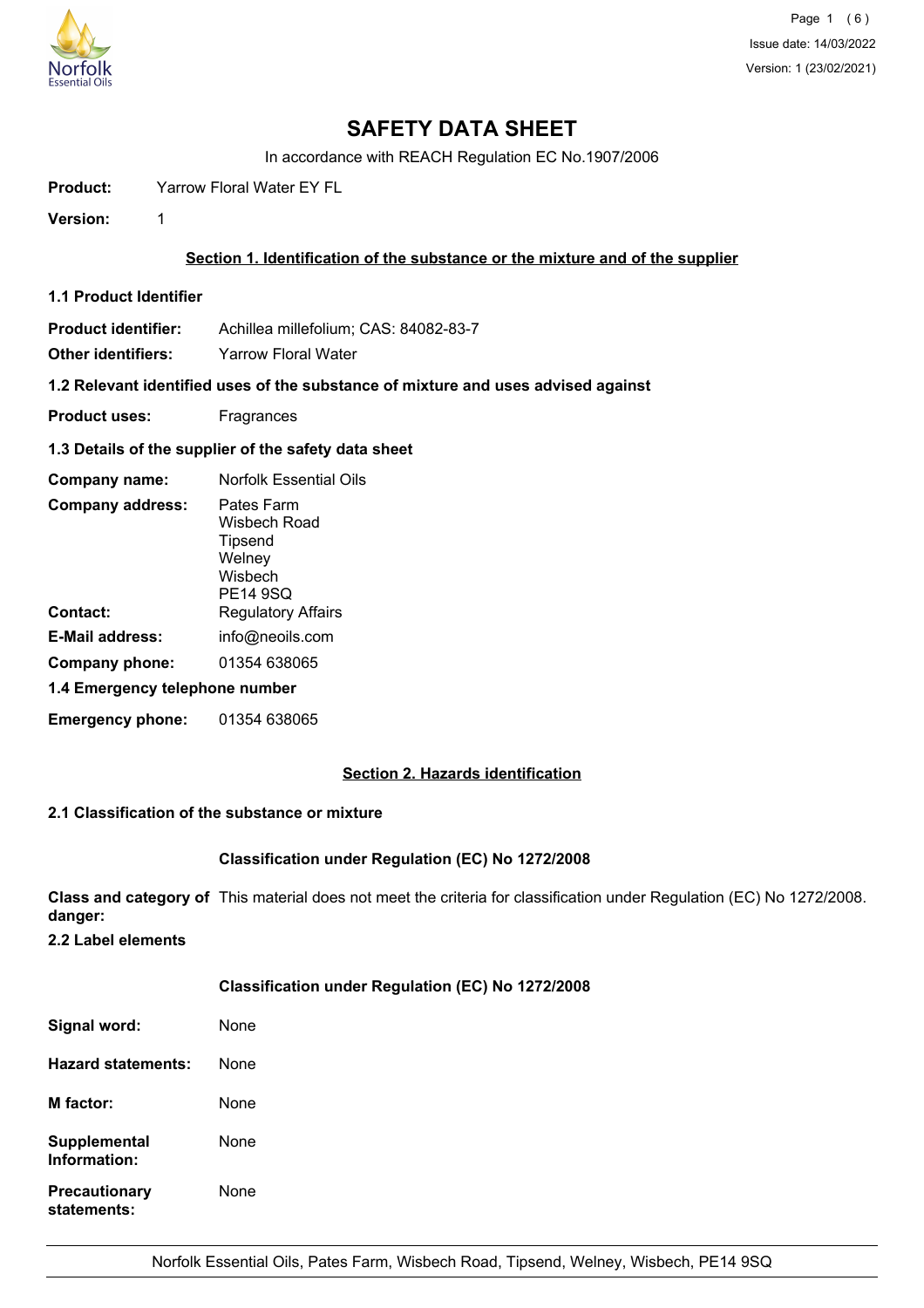

Page 2 (6) Issue date: 14/03/2022 Version: 1 (23/02/2021)

# **SAFETY DATA SHEET**

In accordance with REACH Regulation EC No.1907/2006

| Product:    | <b>Yarrow Floral Water EY FL</b> |  |
|-------------|----------------------------------|--|
| Version:    | -1                               |  |
| Pictograms: | None                             |  |

- **2.3 Other hazards**
- **Other hazards:** None

## **Section 3. Composition / information on ingredients**

- **3.1 Substances**
- **Product identifier:** Achillea millefolium; CAS: 84082-83-7

## **Section 4. First-aid measures**

#### **4.1 Description of first aid measures**

| Inhalation:           | Remove from exposure site to fresh air, keep at rest, and obtain medical attention.                            |
|-----------------------|----------------------------------------------------------------------------------------------------------------|
| Eye exposure:         | Flush immediately with water for at least 15 minutes. Contact physician if symptoms persist.                   |
| <b>Skin exposure:</b> | Remove contaminated clothes. Wash thoroughly with soap and water. Contact physician if<br>irritation persists. |
| Ingestion:            | Rinse mouth with water and obtain medical attention.                                                           |

#### **4.2 Most important symptoms and effects, both acute and delayed**

None expected, see Section 4.1 for further information.

## **4.3 Indication of any immediate medical attention and special treatment needed**

None expected, see Section 4.1 for further information.

## **SECTION 5: Firefighting measures**

#### **5.1 Extinguishing media**

Suitable media: Carbon dioxide, Dry chemical, Foam.

## **5.2 Special hazards arising from the substance or mixture**

In case of fire, may be liberated: Carbon monoxide, Unidentified organic compounds.

## **5.3 Advice for fire fighters:**

In case of insufficient ventilation, wear suitable respiratory equipment.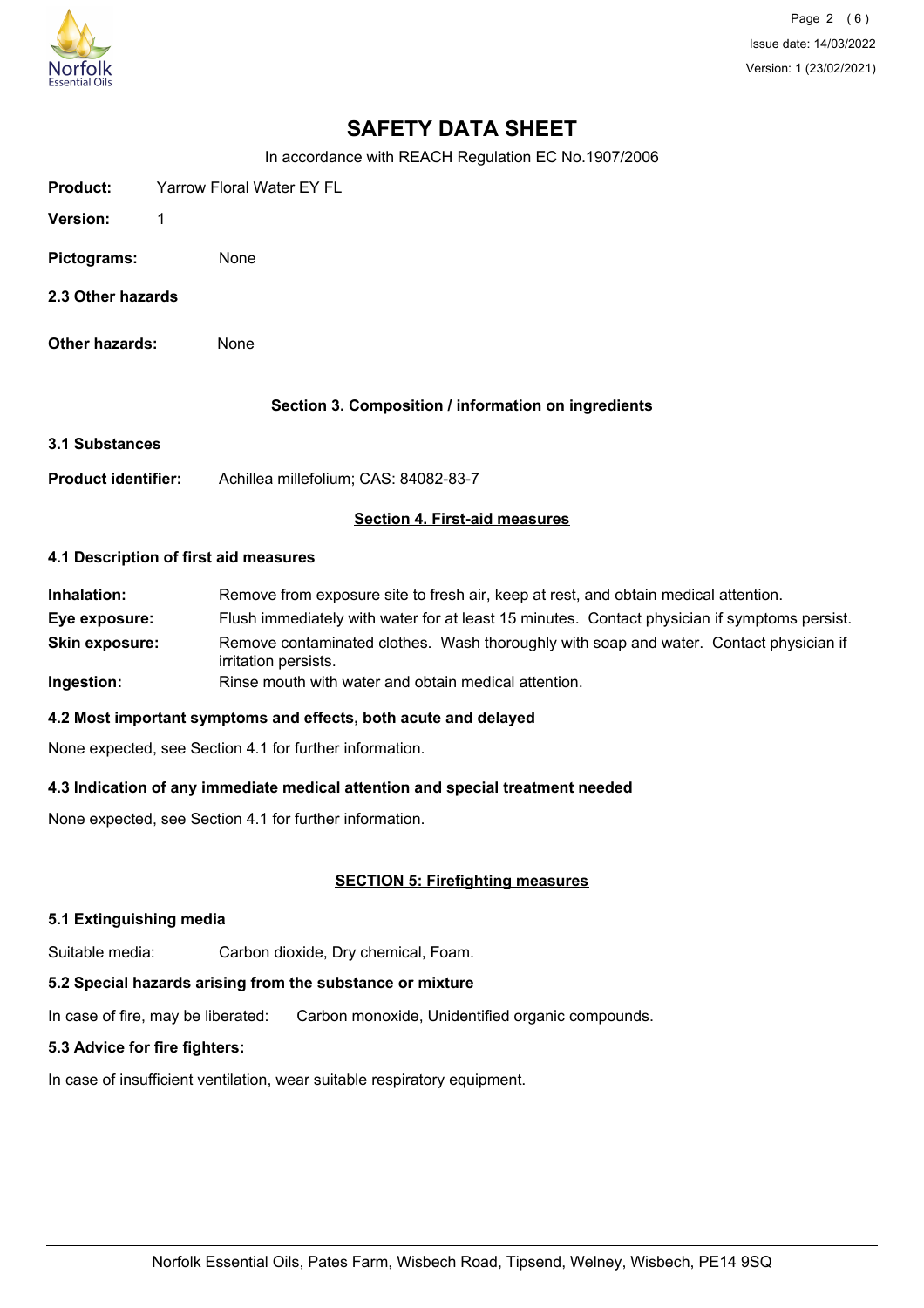

Page 3 (6) Issue date: 14/03/2022 Version: 1 (23/02/2021)

# **SAFETY DATA SHEET**

In accordance with REACH Regulation EC No.1907/2006

**Product:** Yarrow Floral Water EY FL

**Version:** 1

## **Section 6. Accidental release measures**

#### **6.1 Personal precautions, protective equipment and emergency procedures:**

Avoid inhalation. Avoid contact with skin and eyes. See protective measures under Section 7 and 8.

#### **6.2 Environmental precautions:**

Keep away from drains, surface and ground water, and soil.

#### **6.3 Methods and material for containment and cleaning up:**

Remove ignition sources. Provide adequate ventilation. Avoid excessive inhalation of vapours. Contain spillage immediately by use of sand or inert powder. Dispose of according to local regulations.

#### **6.4 Reference to other sections:**

Also refer to sections 8 and 13.

## **Section 7. Handling and storage**

#### **7.1 Precautions for safe handling:**

Keep away from heat, sparks, open flames and hot surfaces. - No smoking. Use personal protective equipment as required. Use in accordance with good manufacturing and industrial hygiene practices. Use in areas with adequate ventilation Do not eat, drink or smoke when using this product.

#### **7.2 Conditions for safe storage, including any incompatibilities:**

Store in a well-ventilated place. Keep container tightly closed. Keep cool. Ground/bond container and receiving equipment. Use explosion-proof electrical, ventilating and lighting equipment. Use only non-sparking tools. Take precautionary measures against static discharge.

#### **7.3 Specific end use(s):**

Fragrances: Use in accordance with good manufacturing and industrial hygiene practices.

## **Section 8. Exposure controls/personal protection**

#### **8.1 Control parameters**

Workplace exposure limits: Not Applicable

#### **8.2 Exposure Controls**

#### **Eye / Skin Protection**

Wear protective gloves/eye protection/face protection

#### **Respiratory Protection**

Under normal conditions of use and where adequate ventilation is available to prevent build up of excessive vapour, this material should not require special engineering controls. However, in conditions of high or prolonged use, or high temperature or other conditions which increase exposure, the following engineering controls can be used to minimise exposure to personnel: a) Increase ventilation of the area with local exhaust ventilation. b) Personnel can use an approved, appropriately fitted respirator with organic vapour cartridge or canisters and particulate filters. c) Use closed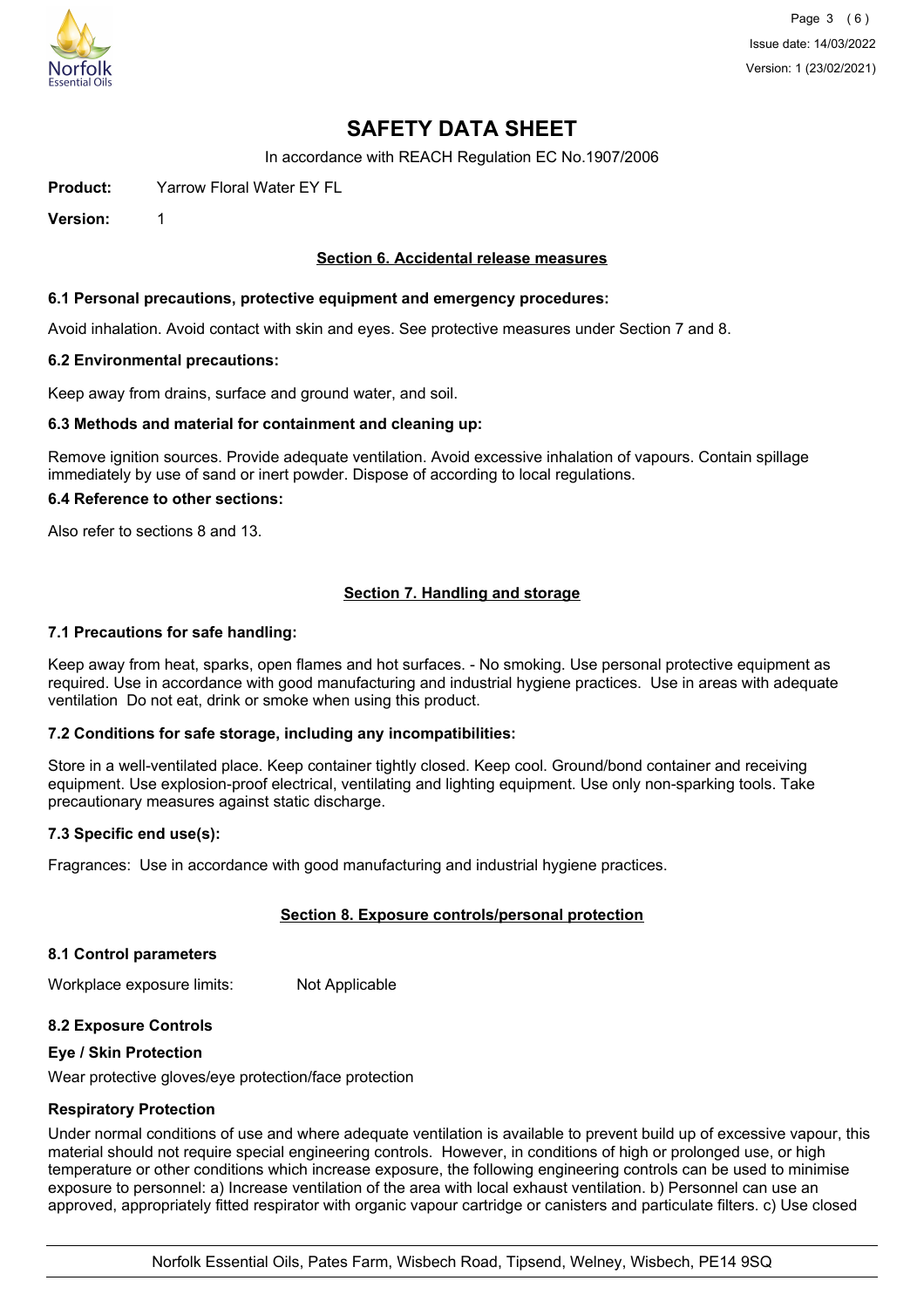

Page 4 (6) Issue date: 14/03/2022 Version: 1 (23/02/2021)

# **SAFETY DATA SHEET**

In accordance with REACH Regulation EC No.1907/2006

**Product:** Yarrow Floral Water EY FL

**Version:** 1

systems for transferring and processing this material.

Also refer to Sections 2 and 7.

## **Section 9. Physical and chemical properties**

## **9.1 Information on basic physical and chemical properties**

| Appearance:                                   | Not determined                               |
|-----------------------------------------------|----------------------------------------------|
| Odour:                                        | Not determined                               |
| <b>Odour threshold:</b>                       | Not determined                               |
| pH:                                           | Not determined                               |
| Melting point / freezing point:               | Not determined                               |
| Initial boiling point / range:                | Not determined                               |
| <b>Flash point:</b>                           | $>$ 100 °C                                   |
| <b>Evaporation rate:</b>                      | Not determined                               |
| Flammability (solid, gas):                    | Not determined                               |
| Upper/lower flammability or explosive limits: | Product does not present an explosion hazard |
| Vapour pressure:                              | Not determined                               |
| Vapour density:                               | Not determined                               |
| <b>Relative density:</b>                      | Not determined                               |
| Solubility(ies):                              | Not determined                               |
| Partition coefficient: n-octanol/water:       | Not determined                               |
| <b>Auto-ignition temperature:</b>             | Not determined                               |
| <b>Decomposition temperature:</b>             | Not determined                               |
| <b>Viscosity:</b>                             | Not determined                               |
| <b>Explosive properties:</b>                  | Not expected                                 |
| <b>Oxidising properties:</b>                  | Not expected                                 |
| 9.2 Other information:                        | None available                               |

#### **Section 10. Stability and reactivity**

## **10.1 Reactivity:**

Presents no significant reactivity hazard, by itself or in contact with water.

## **10.2 Chemical stability:**

Good stability under normal storage conditions.

## **10.3 Possibility of hazardous reactions:**

Not expected under normal conditions of use.

## **10.4 Conditions to avoid:**

Avoid extreme heat.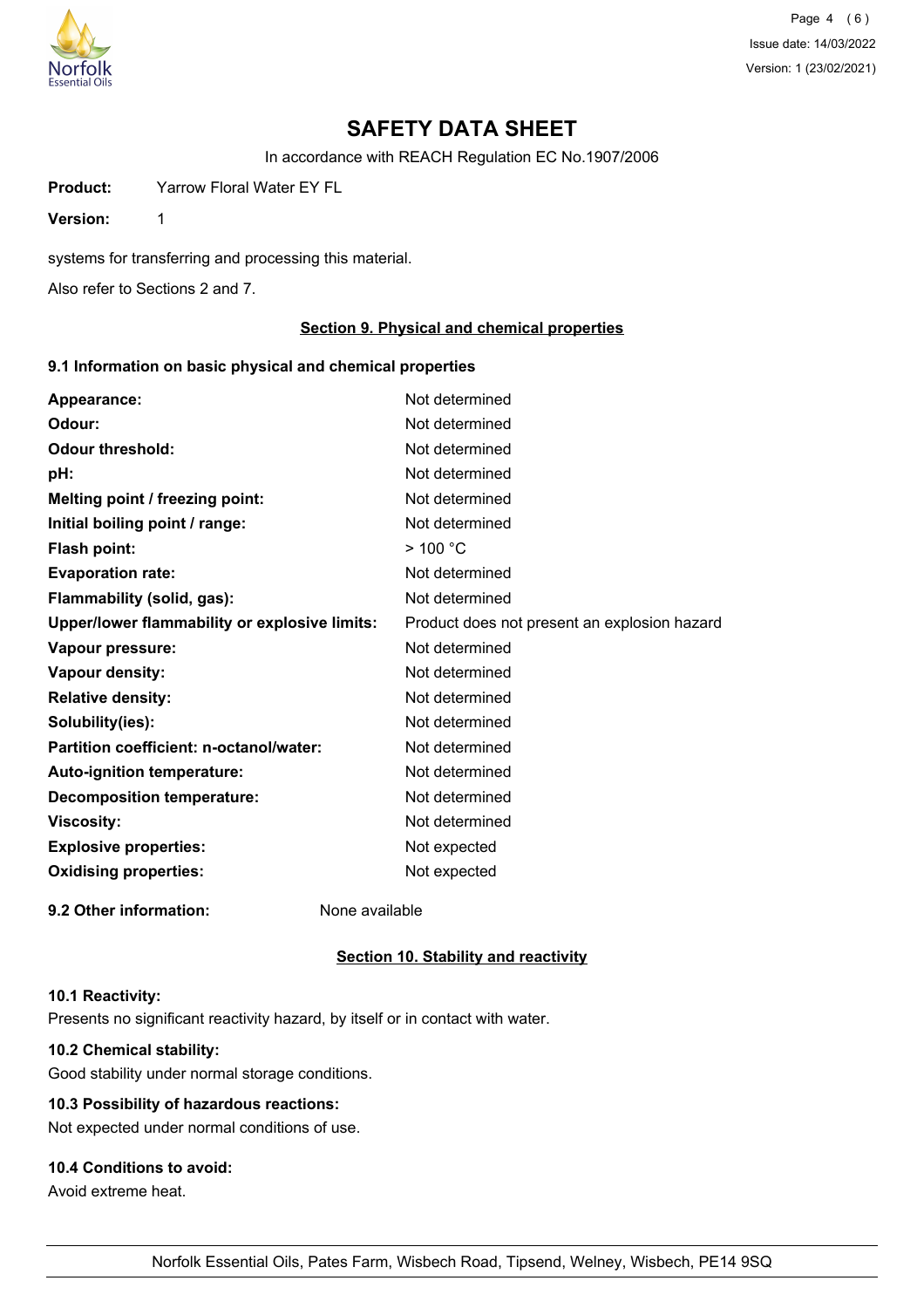

Page 5 (6) Issue date: 14/03/2022 Version: 1 (23/02/2021)

# **SAFETY DATA SHEET**

In accordance with REACH Regulation EC No.1907/2006

**Product:** Yarrow Floral Water EY FL

**Version:** 1

## **10.5 Incompatible materials:**

Avoid contact with strong acids, alkalis or oxidising agents.

## **10.6 Hazardous decomposition products:**

Not expected.

## **Section 11. Toxicological information**

## **11.1 Information on toxicological effects**

This material does not meet the criteria for classification for health hazards under Regulation (EC) No 1272/2008.

| <b>Acute Toxicity:</b>                    | Based on available data the classification criteria are not met. |
|-------------------------------------------|------------------------------------------------------------------|
| <b>Acute Toxicity Oral</b>                | Not Applicable                                                   |
| <b>Acute Toxicity Dermal</b>              | Not Applicable                                                   |
| <b>Acute Toxicity Inhalation</b>          | Not Available                                                    |
| <b>Skin corrosion/irritation:</b>         | Based on available data the classification criteria are not met. |
| Serious eye damage/irritation:            | Based on available data the classification criteria are not met. |
| <b>Respiratory or skin sensitisation:</b> | Based on available data the classification criteria are not met. |
| Germ cell mutagenicity:                   | Based on available data the classification criteria are not met. |
| <b>Carcinogenicity:</b>                   | Based on available data the classification criteria are not met. |
| <b>Reproductive toxicity:</b>             | Based on available data the classification criteria are not met. |
| <b>STOT-single exposure:</b>              | Based on available data the classification criteria are not met. |
| <b>STOT-repeated exposure:</b>            | Based on available data the classification criteria are not met. |
| <b>Aspiration hazard:</b>                 | Based on available data the classification criteria are not met. |

## **Information about hazardous ingredients in the mixture**

Not Applicable

Refer to Sections 2 and 3 for additional information.

## **Section 12. Ecological information**

| 12.1 Toxicity:                      | Not available |
|-------------------------------------|---------------|
| 12.2 Persistence and degradability: | Not available |
| 12.3 Bioaccumulative potential:     | Not available |
| 12.4 Mobility in soil:              | Not available |
|                                     |               |

## **12.5 Results of PBT and vPvB assessment:**

This substance does not meet the PBT/vPvB criteria of REACH, annex XIII.

**12.6 Other adverse effects:** Not available

## **Section 13. Disposal considerations**

**13.1 Waste treatment methods:**